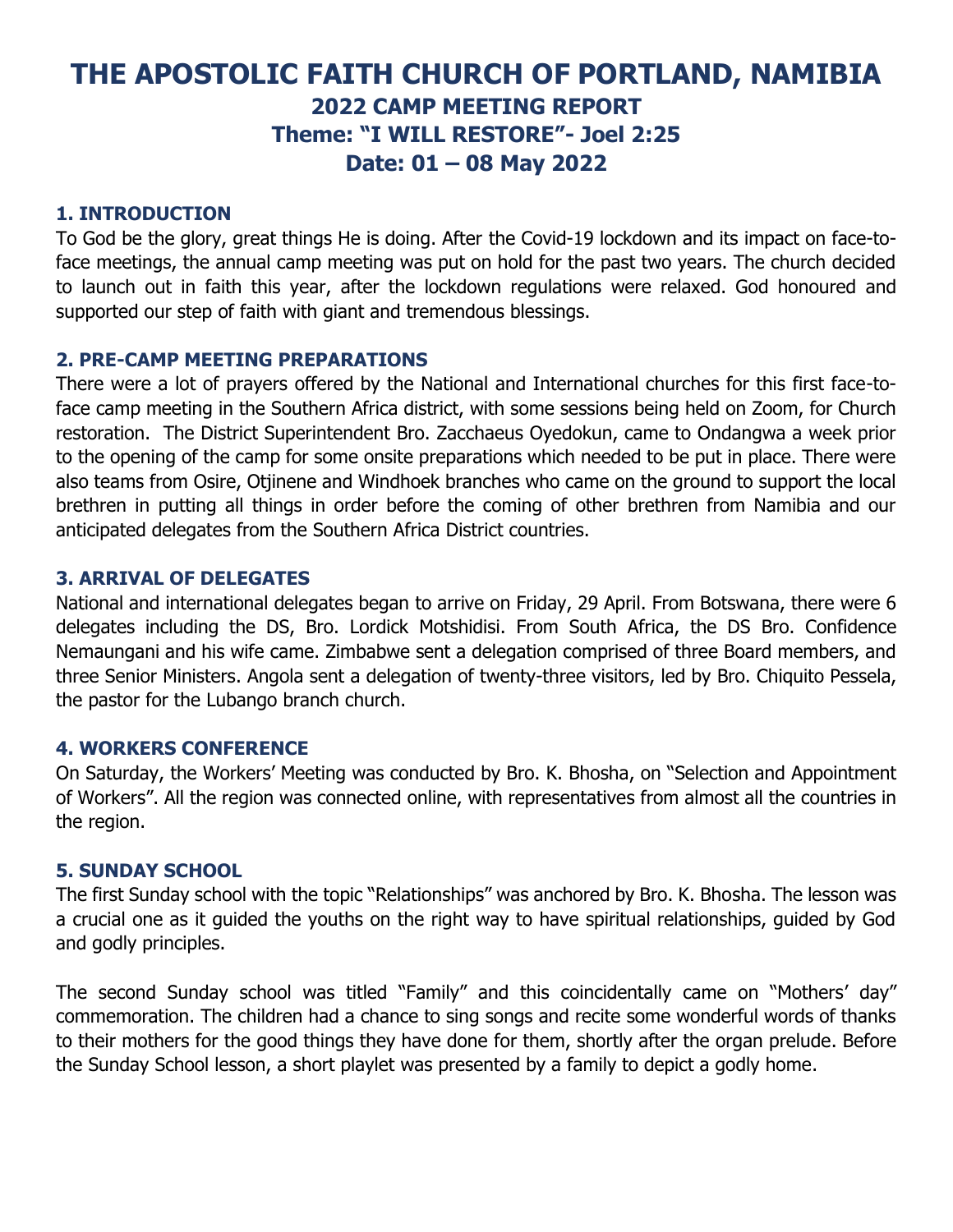#### **6. DEVOTIONAL SERVICES**

The first devotional service was the official opening service. It started with the choir music prelude and this was followed by a welcome address by the District Superintendent. Congregational singing and announcements followed. Camp meeting goodwill messages from the Superintendent General, the Regional District Superintendent and other districts within the region were delivered. The Devotional service was centered on the camp meeting theme "I Will Restore". Excerpts from the sermon: "When God speaks, lives are renewed and restored…" This is a standing promise given to mankind by God that, "I will restore" Joel 2:25.

The second and final devotional service was held on the  $8<sup>th</sup>$  of May. The fathers, mainly from the ministers and choir members sang beautifully, "Faith of our Mothers" to a great round of applause by all the women and children.

"Restoration is a dynamic process… We are subject to wear and tear due to pressures around us. So you need to be a student of the word of God for sustainability" Bro. Zacchaeus Oyedokun on the last devotional service of 08 May 2022.

### **7. BIBLE TEACHINGS**

The first Bible teaching was on Monday,  $2<sup>nd</sup>$  May, and the theme of the teaching was "I will Restore New Life" The Bible teaching was anchored by Bro. Confidence Nemaungani, the South Africa District Superintendent. He opened the teaching by reading from Joel 2:25. Towards the end of the teaching he used Jeremiah 33:3 to invite the congregation to pray.

The second Bible teaching, on Tuesday, was centered on "Restoration of Godliness to Humanity" This was presented by Bro. K. Bhosha. The second work of grace – Sanctification was discussed. His first Bible reference was taken from 1Corinthians 3:9-14.

On Wednesday, Bro. Mhlanga delivered the Bible teaching on "Enduement With Power from On High". Luke 24:44-49. We thank God for the ever-current power, one soul was Baptized with the Holy Spirit.

On Thursday, Bro. Lordick Motshidisi, the Botswana District Superintendent, delivered the Bible teaching on "The Master of Restoration". Revelation 21:1-5.

### **8. EVENING & EVANGELISTIC SERVICES**

Bro. L. Mpaso, from Zimbabwe delivered the first evening service sermon, titled "Jesus Is Able to Forgive Our Sins" He gave the example of the religious Nicodemus that came to enquire about salvation. He emphasised that "I am born again" is not Apostolic Faith slogan but, a real experience.

On Monday, Bro. Agostinho delivered a sermon titled "There is Hope For You". He emphasised on the hope and restoration that Jesus brought, through salvation.

On Tuesday, Bro. Newton Jaravani anchored the evening service sermon. He took his first Bible reference from Acts 3:19-21. We were reminded of the unique opportunity we had in holding a camp meeting and how we should make use of the opportunity.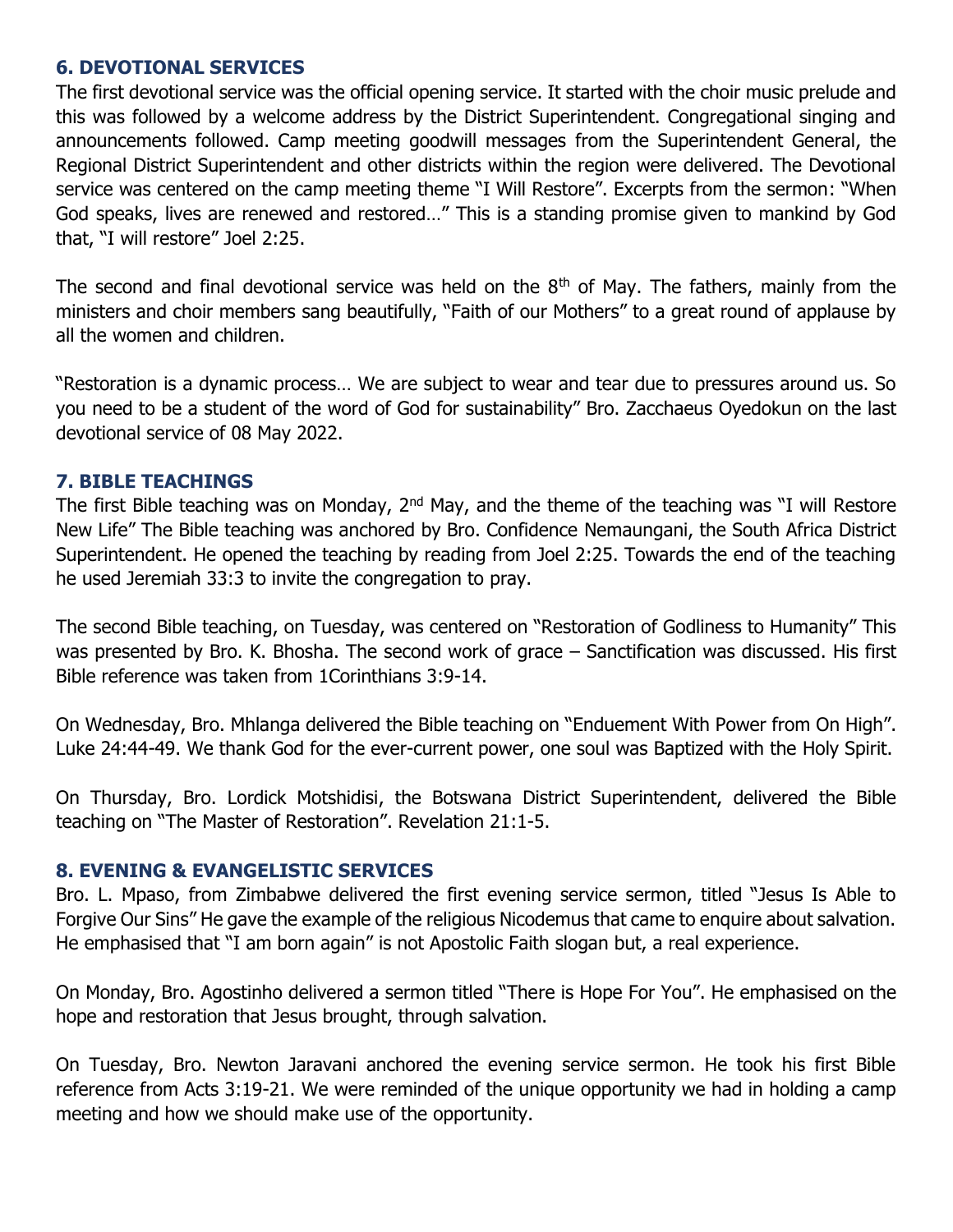On Wednesday, Bro. Confidence Nemaungani delivered the evening service sermon titled ".Victory Through the Word" He opened the sermon by reading from Daniel 1:8-17. We all desire victory in our lives but the question is, how do we get the victory? There is victory through the word of God.

Thursday evangelistic service's sermon was on "God's Anger Upon Sinners Who Refused to Repent" anchored by Bro. Mpaso. His first Bible reference was taken from Proverbs 1:24-28.

The last evening service, a sermon titled "Can These Dry Bones Live?" was delivered by Bro. Tapiwa Mfandarabwa. Our burdens were rolled away as we went on the altars to pray. We had a time of refreshing revival all together.

### **9. YOUTH SERVICES**

The first Youth Service sermon was delivered by Bro. Tapiwa Mfandarabwa. The title of the message was "Exploring God's Power to victory". On Wednesday afternoon, the second Youth Service sermon was given by Bro Tendani Monyatsi, from Botswana, with the title, "The Power of Divine Expectation". On Thursday, the last Youth service, Bro Samuel Jegede delivered the sermon.

### **10. MUSIC CONCERT**

The music tradition has always been part of the Apostolic Faith Church organisation. Due to the Covid 19 lockdown and restrictions, it was difficult to observe the regular choir practice and rehearsal but in order to keep up with the camp meeting concert tradition, the camp meeting concert was staged on the 7<sup>th</sup> of May. The concert was titled "I Will Restore The Voice of Singing". Our choir rendered some beautiful selections. It was so sweet to listen to such orchestra and vocal renditions.

### **11. SEMINARS**

On Tuesday, 2nd May, a seminar, in the form of a symposium was anchored by Bro. Amos, from Zimbabwe. A Question and answer session was observed to accommodate relevant questions.

On Thursday, 5th of May, a Marriage Seminar- Jointly led by Bro. K. Bhosha and Bro. E. Mhlanga was held, and marriage issues were discussed. We really thank God for helping us during this year's seminar. It was also discussed that honouring one another and praying together, as husband and wife or as a whole family is key to maintaining a healthy marriage.

### **12. ORDINANCES**

The Water Baptismal service was held on Friday and was anchored by Bro. O Chitanda. Those who registered and got approval for water baptism exercise were thereby baptised after a brief message.

After the evening service, saints gathered together to observe the Lord's Supper and washing of saints feet.

### **13. ORDINATION**

During the last devotional and closing service, the Namibia District Superintendent, Bro. Zacchaeus Oyedokun announced that some ministers would be ordained for God's service. He encouraged the congregation to pray for them. Seven ministers were called and ordained through the laying on of hands by the elders.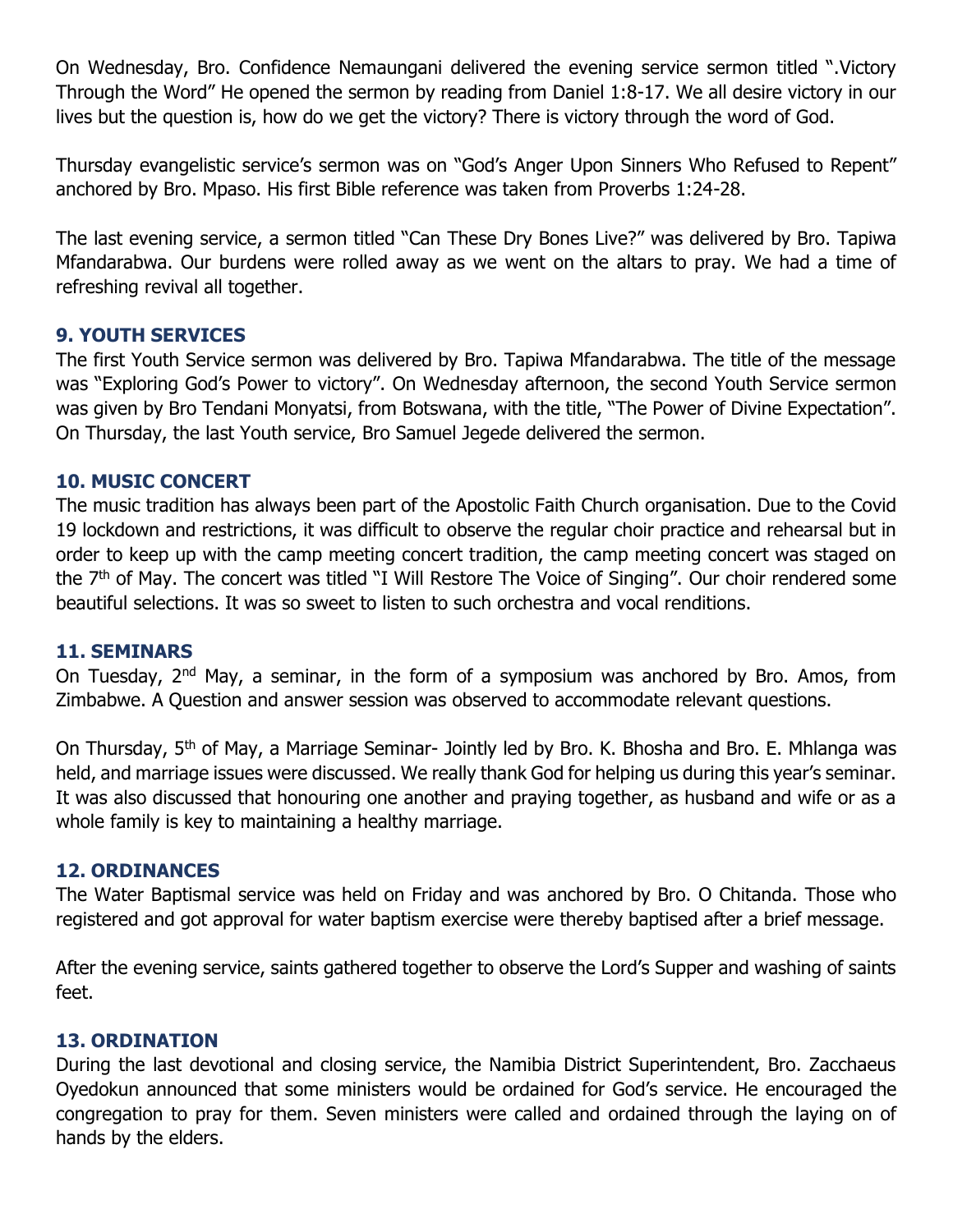## **14. GOD DID IT FOR ME: TESTIMONIES**

During the camp meeting, various testimonies of victory over sin and blessings were given.

"Please praise God with me. An 11-year old boy who was watching the camp meeting evening service prayed through and got saved!"

"I want to thank God for saving my soul back in 2019. We were having our Bible study on "The way of escape". How Noah and his family escaped the flood. My dad told me the only way of escape from sin is Jesus. Praise God I got saved that night. I thank God that ever since I got saved, God has opened many doors of grace for me. I prayed to God that He will give me a good school and He gave me the best. I thank God for healing me. I have been suffering from a syndrome called scoliosis and the doctors said the only cure is through surgery. By God's grace, the surgery lasted for eleven hours and it went well and I recovered. Children of God please pray for me that I may make heaven my home." – Rosie Yofina (Namibia)

"I want to thank God for bringing me into the gospel. I was born into a nominal church but thank God I was invited to attend an Apostolic Faith Church camp meeting. The person that invited me to the camp meeting kept asking me if I have been saved. During the last week of the camp meeting, I decided that when I get to the altar, I will not leave without getting saved. Salvation entered my heart and I could feel it immediately. Before I got saved, I was very good at lying but salvation changed that. Please pray that God will keep me till the end" – Sis. Dupe Adesina. (Namibia)

"I was born into a Christian home. I attended a missionary school but it got to a time that Jesus revealed Himself to me, personally. It is that personal experience that is keeping me till today. I got an invitation to attend a worship meeting. I was struck by the way they taught the Bible and I decided to worship with them. Before I got saved, it was a challenge to let go when people offend me but after getting saved, I was able to overlook it. God later sanctified and baptised me. I also want to testify to the power of God to heal. I have been sick to the point of death but Jesus appeared in the nick of time and broke all the chains. This has been about thirty years ago. There is power in the blood of Jesus." – Sis. Comfort Oyedokun. (Namibia)

"As a young boy, I was very stubborn. One day, at a gospel meeting, I prayed and God saved me. There was a time I became sick and with so much pain, but God healed me. Please pray for me, my desire is to make heaven." – Bro. L. Mpaso (Zimbawe)

"I thank God for His mercy for me. God saved me, sanctified me and baptised me. I was confessing my sins to the priest before but that didn't stop me from committing sin. I used to go to dance halls but it didn't make me happy; unil one day, I prayed through to salvation and since that day onward, I have deep joy. God is my everything. I have been praying that God will bring my family members to the gospel. God answered and saved some of my family members."

– Veronica Chiliandombe (Angola).